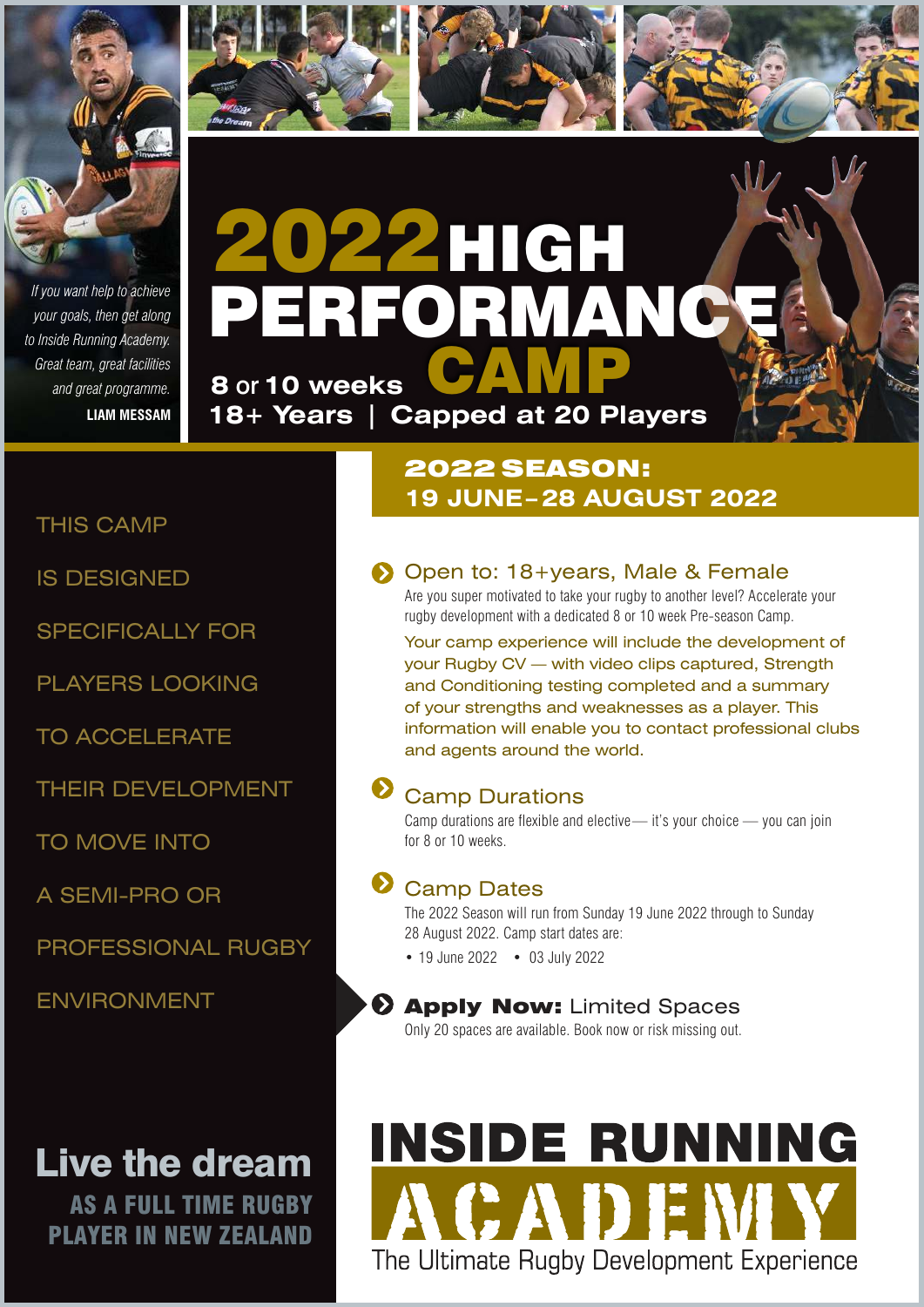## 2022 HIGH **PERFORMANCE CAMP**







**Camp Duration Options:** 8 or 10 weeks **2022 Season:** 19 June–28 August 2022

## How Are the High Performance & Player Development Camps Different?

The majority of sessions for the High Performance Camp group are delivered by Academy Director, Mike Rogers, and entry criteria for the Camp is based on players having performed at a high level, have an exceptional work ethic and are extremely motivated to take their rugby to another level.

Athletes will have their Rugby CV created, and video footage and testing data captured. This information is then sent to Inside Running Academy's network of professional / semi-professional clubs and agents globally.

The High Performance Camp focuses equally on physical and mental development, and training intensity is at professional rugby club level. Ultimately, entry criteria ensures that players are well prepared for this intensity — physically and mentally.

## What You Can Expect from this Camp

#### **S** Full-time Training

Our Academy programme mirrors the frequency and intensity of Super Rugby team training in New Zealand.

#### Game Experience

All Academy players will take part in school rugby where they can test their skills against players of their age in New Zealand.

#### Skill Development

We have a huge emphasis on skill development at Inside Running Academy and players are exposed to some

of New Zealand's leading coaches.

We focus on learning through a specialised micro skills session three times per week and a dedicated field-based skills session three times per week, where learning is delivered through games-based activity.

## Strength & Conditioning

Our S&C programme concentrates on functional movement coaching before increasing load. Our first goal is to get all players moving effectively in the gym before we add load to build strength and power. All players are tested across key S&C measures at the start of their Academy stay, and then again at the conclusion.

#### **Leadership &** Personal Development

We develop leadership skills by first breaking down the barriers, getting players out of their comfort zone and building a safe environment where everyone feels like they belong and can be themselves. We then start to challenge players to develop their leadership skills through Academy training activities.

#### Education

All players will attend workshops on Mental Skills, Game Review, Performance Analysis, Sports Nutrition and Injury Prevention & Recovery.

#### **S** Continued Development

All players are required to develop a plan as to how they are going to continue to develop their rugby when they return home. This is our key point of difference, as we see attending Inside Running Academy as just the start of the player's development journey.

#### Live the Dream!

Live the life of a full-time professional rugby player in Mt. Maunganui, New Zealand.



## Our normal training week typically looks like this:

|                   | <b>MONDAY</b>                                 | <b>TUESDAY</b>                                                     | WEDNESDAY                                                                                    | <b>THURSDAY</b>                                   | <b>FRIDAY</b>                                        | <b>SATURDAY</b> | <b>SUNDAY</b>       |
|-------------------|-----------------------------------------------|--------------------------------------------------------------------|----------------------------------------------------------------------------------------------|---------------------------------------------------|------------------------------------------------------|-----------------|---------------------|
| 8.00 am           | Acute Injury Clinic                           |                                                                    |                                                                                              |                                                   |                                                      |                 |                     |
| 8.45 am           | Academy Meeting                               |                                                                    |                                                                                              |                                                   |                                                      |                 |                     |
| $9.00$ am         | Gym: Strength<br>& Flush Focus                | Gym:                                                               |                                                                                              | Gym: Speed<br>& Power Focus                       |                                                      | Game Day        |                     |
| 10.00 am          |                                               | Strength Focus                                                     | Recovery Day<br>We also use this<br>day for Testing,<br>and/or Academy<br><b>Field Trips</b> |                                                   | Gym:<br>Game Prep Focus                              |                 | Recovery<br>Session |
| 10.30 am          | Micro Skills                                  | Micro Skills                                                       |                                                                                              | Micro Skills                                      |                                                      |                 |                     |
| 11.00 am          | Physiotherapy                                 | Physiotherapy                                                      |                                                                                              | Physiotherapy                                     | Micro Skills                                         |                 |                     |
| 12.00 pm          |                                               |                                                                    |                                                                                              |                                                   | <b>Education Workshop</b>                            |                 |                     |
| $1.00$ pm         | Skills: Focus on<br><b>Fundamental Skills</b> | Skills: Focus on<br>Catch / Pass / Run &<br><b>Decision Making</b> |                                                                                              | Skills: Focus on<br>Collision & Game<br>Readiness | Coach<br>One-on-One's:<br>Feedback & Video<br>Review |                 |                     |
| $2.30$ pm         | Recovery Session                              | <b>Recovery Session</b>                                            |                                                                                              | <b>Recovery Session</b>                           |                                                      |                 |                     |
| $6.00 \text{ pm}$ |                                               | Club Training                                                      | Yoga Session<br>(Optional)                                                                   | Club Training                                     |                                                      |                 |                     |



For more info and how to enrol: Go online to: www.rugbyacademy.global | Or email mike@insiderunning.com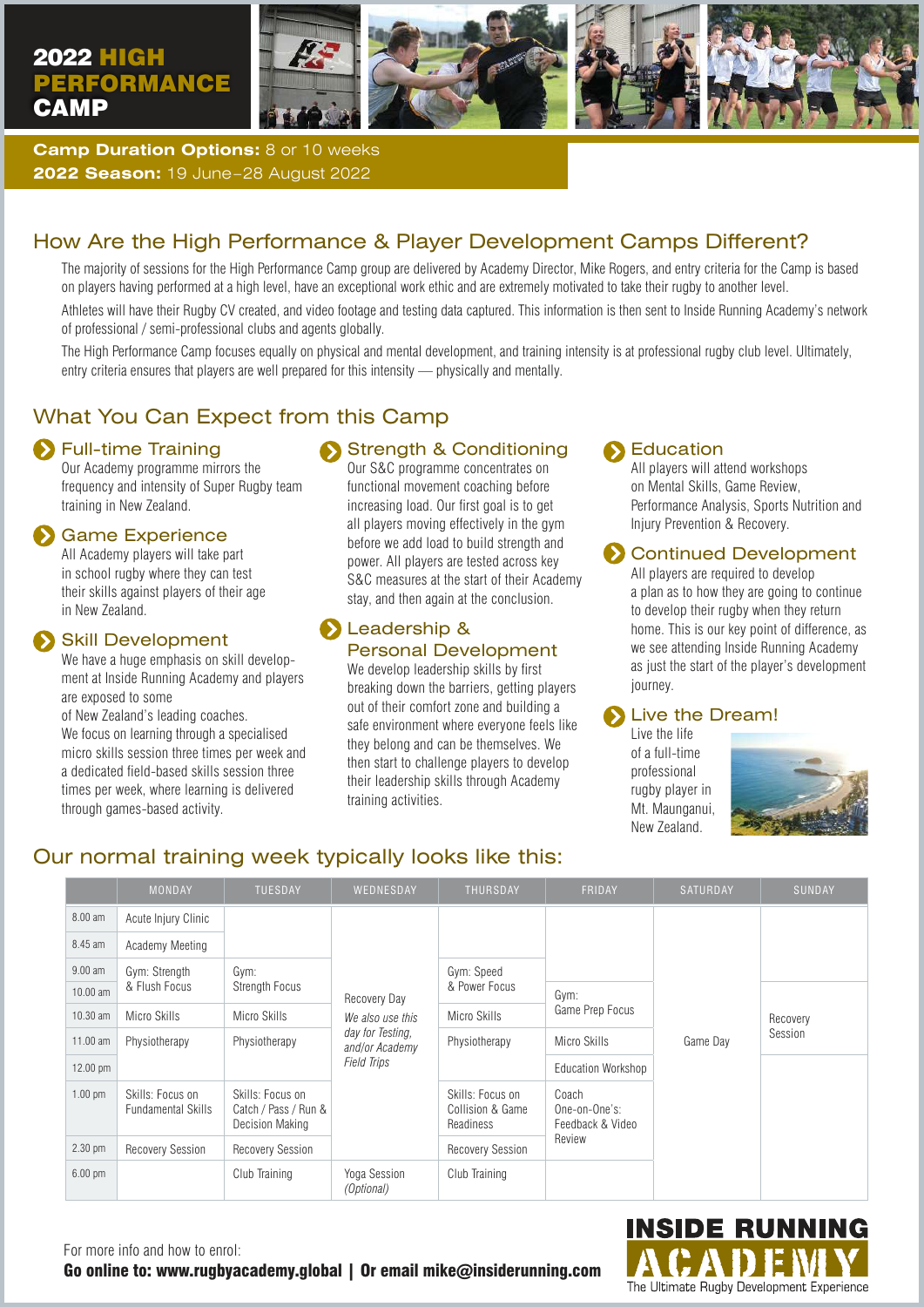

**Camp Duration Options:** 8 or 10 weeks **2022 Season:** 19 June–28 August 2022

#### High Performance Camp Alumni

Nothing pleases us more than High Performance Camp players moving rapidly forward with their careers and achieving lofty heights. The following players are a snapshot of some High Performance Camp participants. Needless to say, we are immensely proud of their accomplishments.



Charlie Lawrence Toyota Verblitz, Top League | Japan



Zach Kerr Newcastle Falcons, Premiership | England



Will Flinn Goucester, Premiership | England



Stan Van Den Hoven Bay of Plenty NPC, Chiefs Super Rugby, New England Free Jacks, MLR | USA.



Tevita Sole New England Free Jacks, MLR | USA



Marijn Huis Durham University | England, Netherlands International



Libbie Janse van Rensburg South African International 7s and 15s



Lisa Egberts Bay of Plenty Volcanix



PK Vincze USA Rugby Stars, Harvard **University** 



Pingi Talaapitaga Bay of Plenty NPC, Highlanders Super Rugby, Narbonne | France



Keepa Mewett Bay of Plenty NPC, Maori All Black, NTT Docomo Top League | Japan



Scott Lyle Petrarca Padova Rugby, Super 10 | Italy